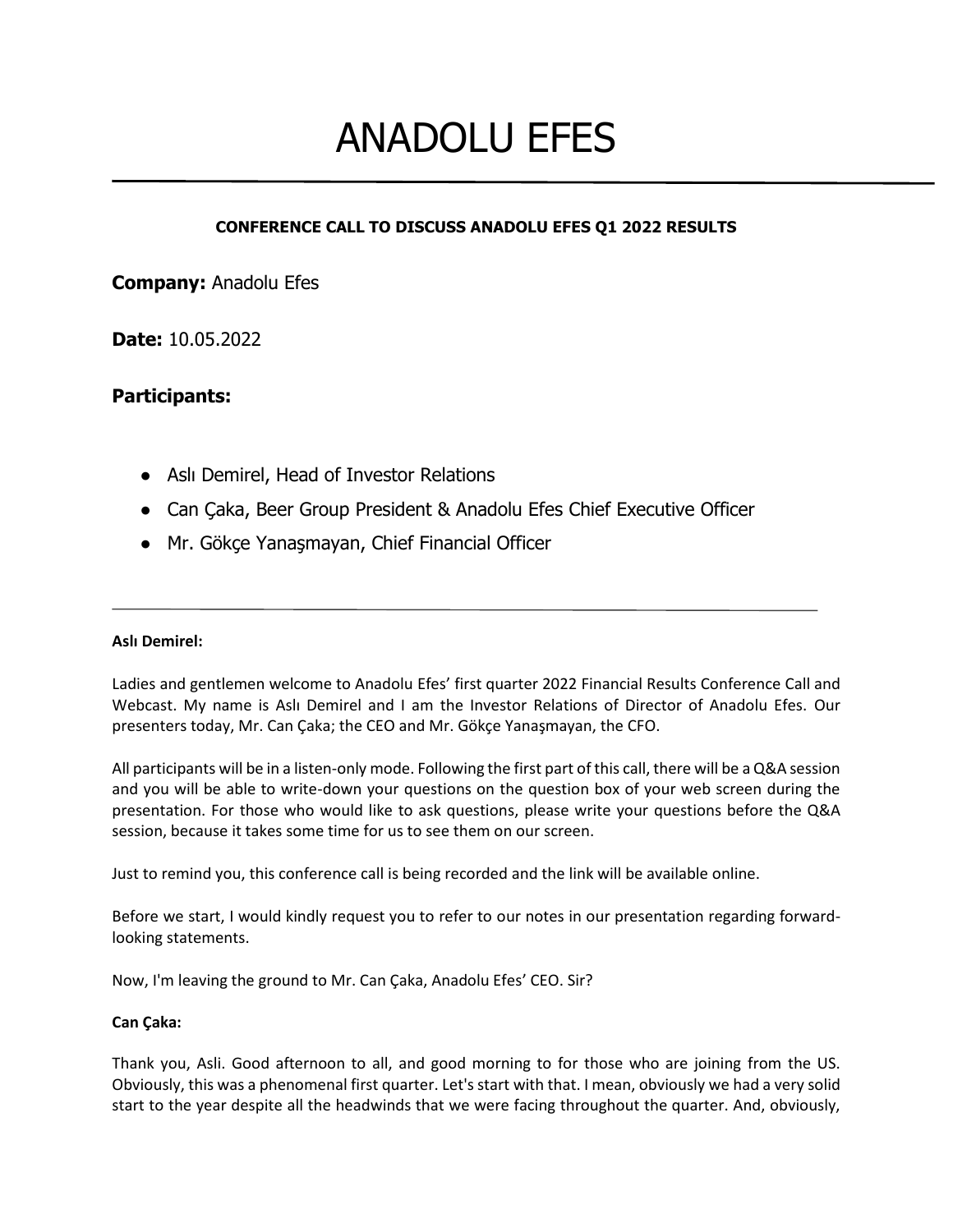before starting everything we have to mention how sorry we are about what's happening in Ukraine. I mean, it's without any explanation it is a humanitarian crisis in Ukraine and all what we can hope for is the peace to be restored as soon as possible and probably we could still also be helpful in that perspective going forward.

But anyway life is continuing and our core focus today is about our first-quarter results and obviously what had happened in the region, what had happened in Ukraine has a profound impact beyond the region and it has a global impact in terms of supply chain, in terms of commodity prices, in terms of supply equations. So in that perspective coinciding together with the end of the COVID and the demand increases in that perspective, I think it is very important for every other business. I'm sure you have heard about these throughout the first quarter results calls, but there is an enormous increase in commodity prices for the last couple of quarters and we're being impacted by that. And that's part of the headwinds we are facing.

But, again, despite all these challenges, we had a strong set of results. I'm very proud of the agility and the adaptability that we have, once again proving naturally this has been the case for us for the last couple of years. And anyway, let's accept also that there was some pause. I mean, last year this time, we were facing another wave of the COVID and therefore there have been closures, especially in our domestic market in Turkey. And in that perspective, our volumes were impacted. So in that perspective, we had a lower base for this year compared to last year. So this is a positive. So from that perspective, we had a good market. We're benefiting from the on-trade openings and the lower base of the volumes last year.

And, finally, we have discussed this in our previous discussions when we interacted, when we were discussing about the potential impacts of those commodity increases. We were very confident in terms of what we all we need to – for that's our responsibility, that's our discipline in that perspective to transfer the cost into our prices. So we have taken the price increases starting from the fourth quarter of last year, which we continued throughout the first quarter and early second quarter as well.

And in that perspective, on top of the volume growth that we have delivered throughout the quarter, we have a very strong topline growth and it is, when you exclude the impact of the currency translation, we are talking about an apple-to-apple basis of 60% revenue growth on top of the 5% volume growth. So we are talking about more than 40-50% pricing and that's hedge pricing, that's revenue growth management, that's packaging, that's discount management and we can improve it in that perspective. We have also performed very good on that perspective. And that has been also reflected significantly into our EBITDA and especially on the Beer Group side and on top of the volume, on top of the revenues, and on these net revenue management initiatives that we have taken, obviously we have been very cautious and very prudent in terms of the expense side given the all happenings and all the issues we are facing and we were able to expand our EBITDA margin very strongly. That's again very, very strong results.

And on the cash flow side, I mean we have seen overall for Anadolu Efes, it's less than last year. There are obvious reasons that has been coming from the soft drink side, responsibility in terms of increasing the inventories, especially developing price increases, giving the supply chain instructions, so there is onetime prudent management in that perspective.

But, again, while we look at the Beer Group side, I'm very proud of what we have achieved. We continued to optimizing our working capital. We were very selective in terms of our capital investments as well and together with the profitability improvement. We were able to improve our free cash flow versus last year's strong results. So in that perspective, although despite you see a negative versus last year first quarter, I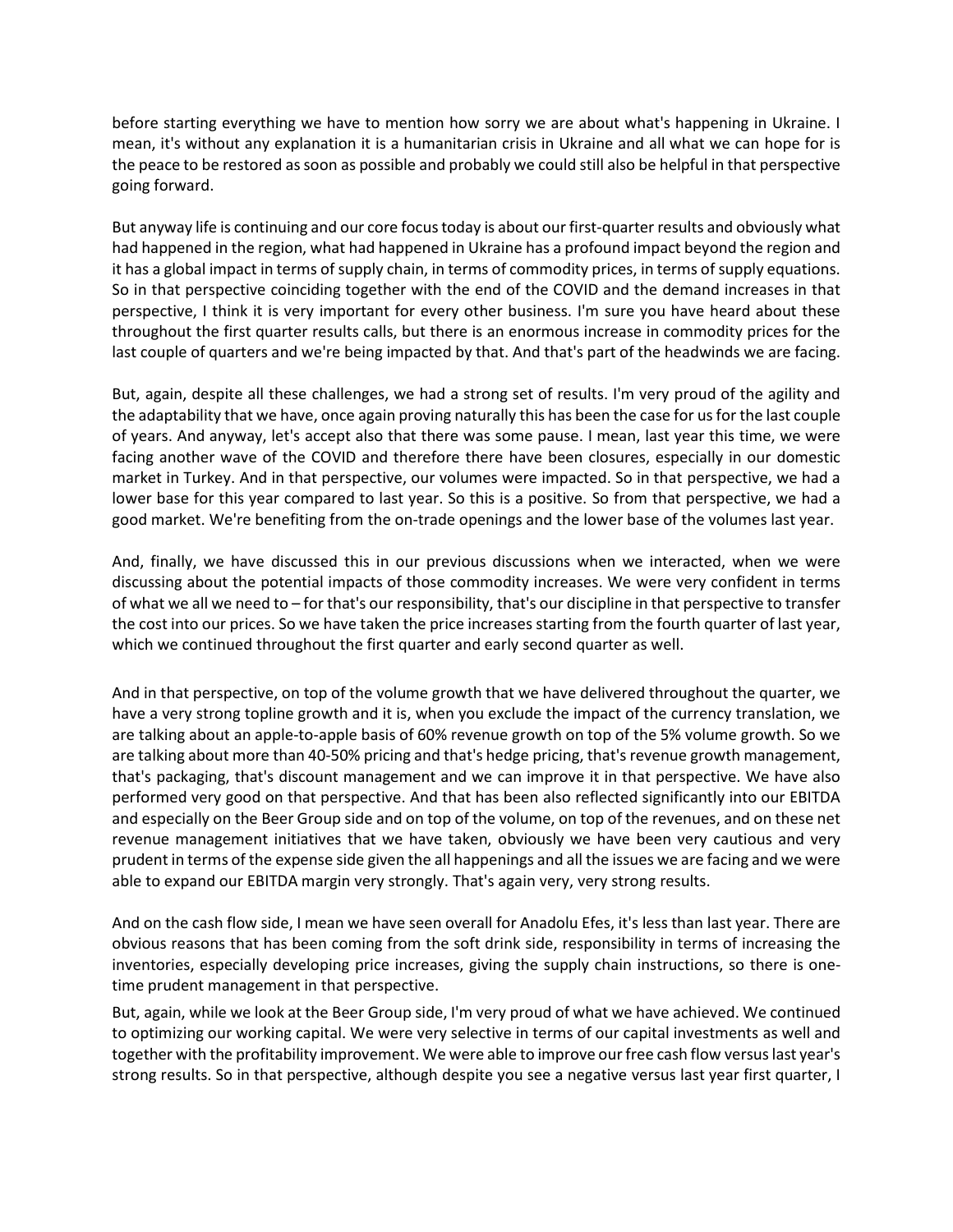could say this is, from an operational perspective, it's overall, for the Beer Group and for the soft drinks group, it is a positive start to the year.

Let's go to the next slide, obviously we talked about volumes. Let's reiterate that Anadolu Efes' consolidated sales volumes increased by a record 14% versus last year in the first quarter. And on the Beer Side, consolidated volume growth excluding Ukraine, where we have stopped our operation since the beginning of the happenings in late February, let's say, actually the volume growth was 17% in the first quarter. And when we include Ukraine, that's was 5% growth despite all these and that's a strongly supported by Russia and Turkey, where we have recorded double-digit volume growth rates.

And on the CIS side despite that you would remember at the beginning of the year also we have seen some public unrest in Kazakhstan, which impacted almost throughout the month of January. We were able to grow our volumes by low to mid-single-digit level. So altogether it factors some growth.

And in the soft drink side, both domestic and international volumes were resilient and international operations continued to perform exceptionally well in the first quarter of this year as well, reported a growth of around 30% and together with the domestic volume growth of around 2%. We have seen soft drink volumes growing in 18% range.

Please go to the next slide, thank you. A little bit more highlights in Russia specifically, our volumes were up by mid-teens and that was mainly driven by the core segment. Actually, that is what we have seen all throughout the board across the geographies. And as you will remember again, we have discussed from time to time our focus on our core mainstream brands, our efforts to strengthen our mainstream brands and relevance to the consumers in the respective markets. And, obviously, in times like this, challenging times, I mean, obviously, all this inflationary environment causing a lot of concerns about consumers, and consumers tend to focus more on the brands that create more flow, let's say, relevance to them that is mainly the national champion brands and that's mainly the mainstream brands. So, our efforts over the last couple of years in terms of strengthening the mainstream portfolio was very helpful in that perspective. So we have seen this in Russia. We are seeing now, let's say, Stary Melnik Iz Bochonka is our mainstream brand, also growing phenomenal and the other brands on the value side as well.

And also the other categories that we were again discussing from time to time, together with successfully we achieved in the beer side, we are expanding our portfolio in every other market, but Russia is taking the lead in that perspective. So the non-alcohol segment also supporting our volume growth and that is also supported by the different channels, e-commerce channels, partnership at the express service deliveries, so and so forth on the non-alcoholic brand portfolios as well, which has recorded a strong growth throughout the quarter.

And we have continued our efforts to develop the categories to expand our brands overall. The fruit beer segment also expanded with new flavors and we have also entered into a new category like the production of the natural maple cider. So those are also contributed to our volume growth and we will continue to deliver in the coming quarters as we expect.

Obviously, Ukraine, as I mentioned through a serious crisis and we have stopped operations since February 24th, so there is not much to say about that. So still, as you know, basically our focus is keeping the safety of our people there, together with our partners, so that is what we are focusing.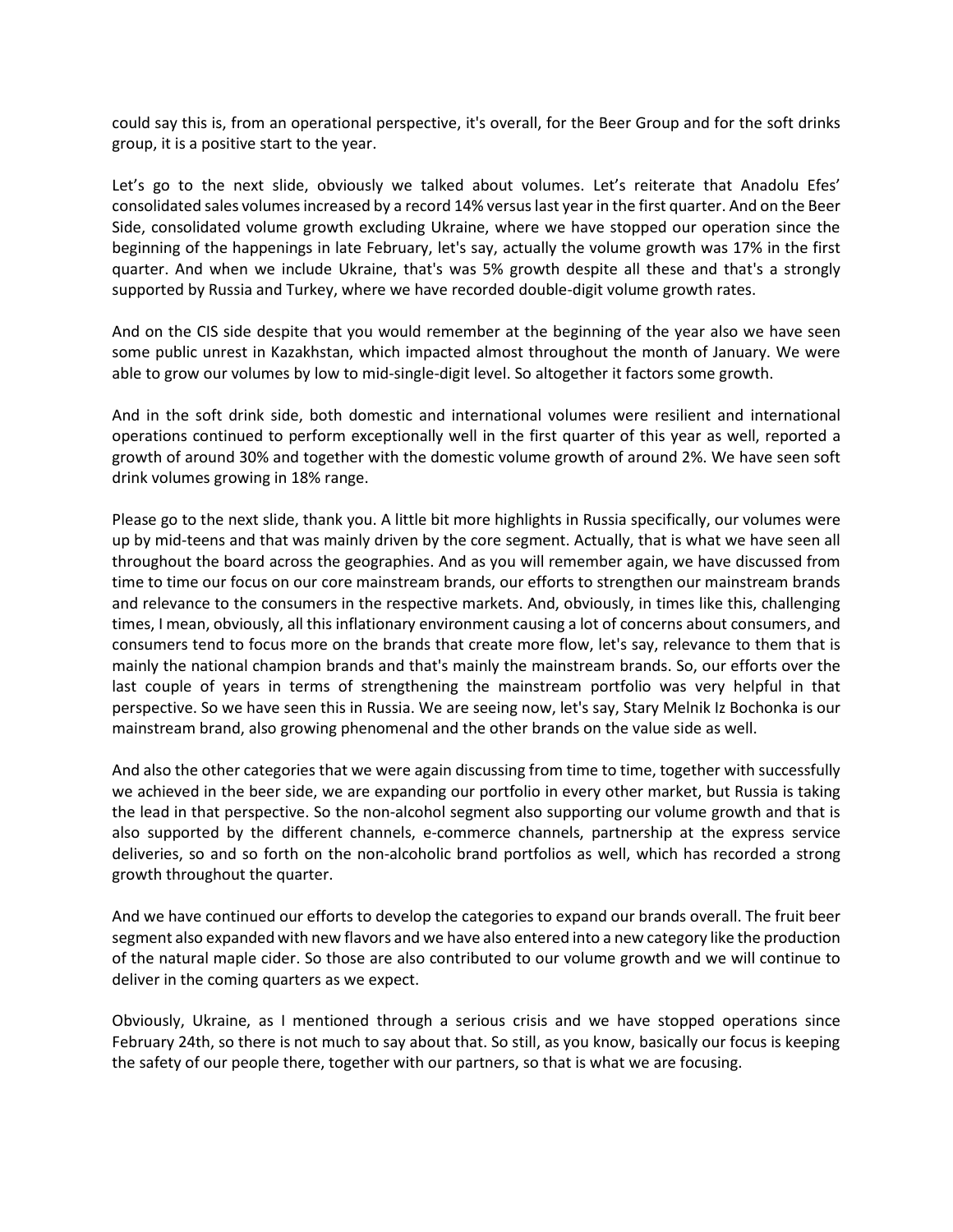And CIS, again, we have taken the price increases and despite the price increases that we needed to implement, as we discussed, we were able to grow our volumes by mid-single digits and that's again despite the difficult start of the year from Kazakhstan. Moldova also, together with the expansion into craft segment, which is part of growing in the markets together with our strong mainstream and core segment. We've been focusing in terms of premiumization, we've been focusing in terms of offering different niche needs within the crafts, and premiumization also supported, so those are supporting our volume growth together with the on-trade. Similarly, Georgia contributed for higher soft drinks volumes and also strong mainstream impact volumes in Georgia that we've been able to mid to high single digits volume growth in Georgia.

And Turkey was the country which had this highest impact of the COVID, especially in last year first quarter. Therefore, the opening versus last year is also supporting this year's, let's say, low base, low comparable for us. So in that perspective, we had a strong volume growth of 17% and despite really the unfavorable weather conditions in March, and Ramadan becoming even 10 days earlier so starting from the early April. Strong export volumes also supported Turkey, in general. But overall looking to our export volumes it's important to mention that we are able to add 5% volume growth on the Beer Group side that has, let's say, some headwinds in terms of exports, especially China with the increased number of COVID cases, implementations in China was hurting, that was, let's say, vice versa compared to operating geographies. But, again, I mean, as you are seeing across the board strong volume performance, growth performance in our operation.

A few words about our soft drinks operation as usual. Continued the sales volume increased momentum throughout the first quarter and recorded an 18% expansion. Excluding Uzbekistan organic growth was 10% in that perspective, of 18%. Both domestic and international operations contributed positively for the quarter.

More importantly, the Coca-Cola brand grew by 15%. Again as I've tried to express on the Beer Side, I mean the relevance of the brands make difference in these difficult periods of times, and as you see the Coca-Cola brand has the power obviously and also show a stronger growth overseas than the rest of the portfolio. And both still and sparkling categories also posted double-digit growths. Energy and sport drinks also continued its growth, so contributing to the growth momentum and supporting the stills category.

Water category also grew by 28% and there we continue to focus on the small packs and on-premise channel recovery was supporting the water category. So specifically for Turkey, and cycling 12% growth last year, so that's slightly higher comparable and growing 2% and again recorded the highest sales volume for the soft drink operations. That's also backed by the juice and ice tea growth and the on-premise recovery and segmented marketing campaigns, I would say.

And international operations, Pakistan, Kazakhstan, and also the inclusion of Uzbekistan were the main contributors, an exceptional performance, 30% and 17% organic growth was recorded throughout the first quarter.

And final remarks before I leave the ground to Gökçe for much detailed review of the profitability and the financial results. Again, I mean, let me underline we have achieved 124% growth in terms of the revenues and the FX-neutral basis it is 60% and growth was supported by the volume performance as discussed, price adjustments that we have taken and also focus on SKU prioritization, premiumization and also discount on channel management efforts. All these timely adjustments also translated into profitability where we had 474 basis points expansion in the margin, that's a strong expansion despite this quarter is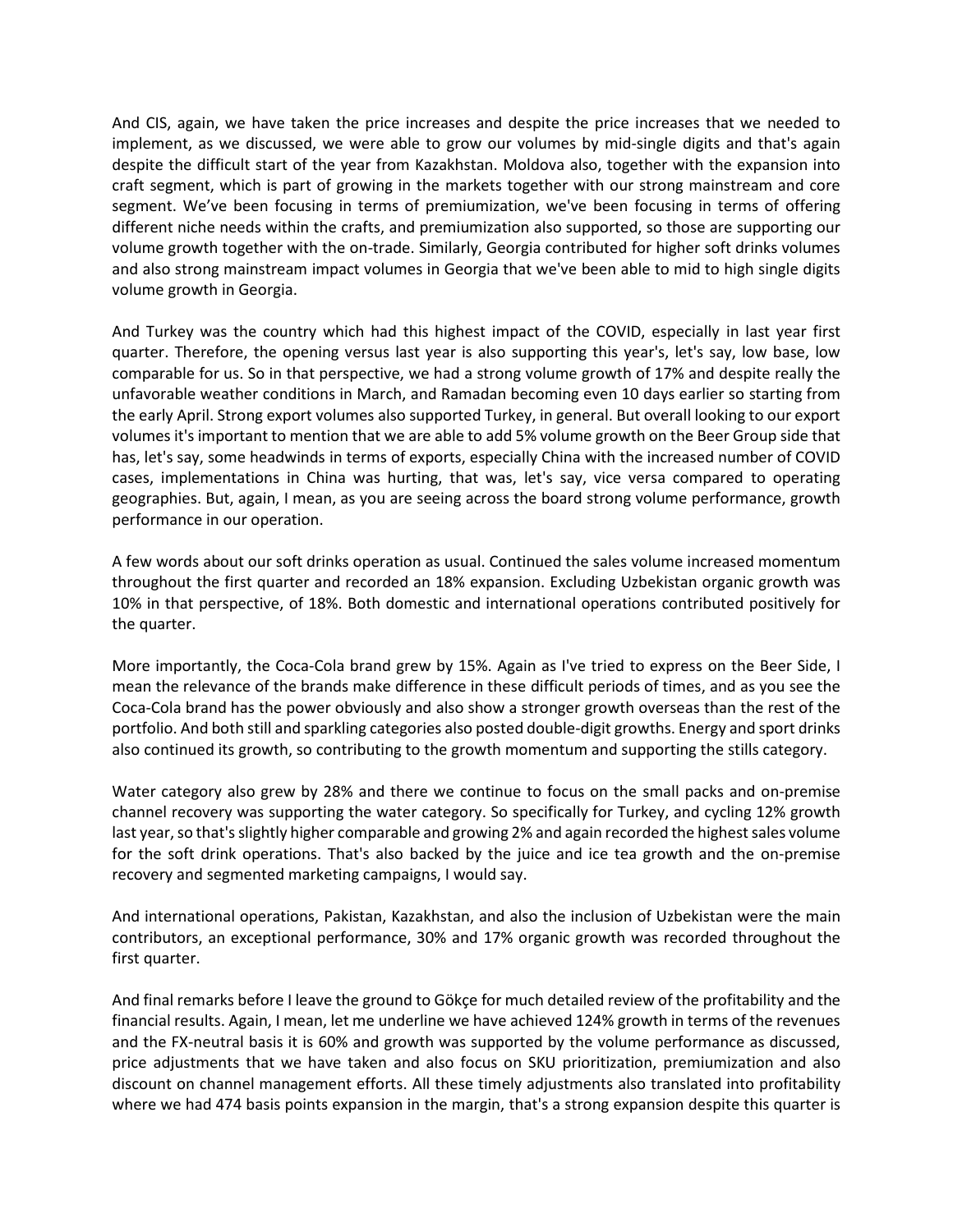quite a small quarter. There is a strong expansion and obviously let me underline the impact of the hedging instruments. Let's say, those hedges that we had throughout 2021 helped us to mitigate certain parts of the higher commodity prices and FX surprises into our gross and OpEx space, so down in terms of the margin expansion and together also our prudent approach in terms of savings and also shifts between quarters, helped us in that perspective. Partly we will be normalized, as we will discuss in the guidance discussions, but again this is a strongest start gives us more confidence in terms of delivery of our initial expectations despite all what's happening. And despite a successful expansion in operational profitability, while we are looking to the net profitability, we see a negative development versus last year that is mainly driven by again our prudent approach in terms of impairment losses with respect to the Ukrainian operations and also the impairment was related to partly inventories, partly the physical assets and receivables and also the devaluation of the business trademarks so on and so forth.

So overall it's TRY981 million and excluding the impact of the impairment, net income was around TRY 274 million. On soft drink side, the improvement on the bottom line was limited, but as a result, that was impacted by the higher financial expenses throughout the crisis.

And, again, a few words on the free cash flow. Due to the seasonality, this is the smallest quarter and when you compare it to last year, it's negative, but again I was trying to explain that it's going to be normalized throughout the year when you look at segment by segment, we have strengthened and inventory uploading on the soft drink side and that was more positive results on the beer side and lower working capital despite higher commodity prices.

So let me leave the ground to Gökçe for further explanations and overview.

#### **Gökçe Yanaşmayan:**

Thank you, Can. Good morning and good afternoon to everyone. Welcome to our conference call for the first quarter of 2022. You just listened from Can about Anadolu Efes' strong operational performance and solid financial results for the first quarter. So let me take you through the financial results of Beer Group.

In the first quarter, volume grew by 5.4% and Ukraine has not been operational since February 24th. So if you were to exclude Ukraine, we would be looking at a 14.9% growth in Beer Group, remarkable performance in such a challenging environment. Beer Group sales revenue more than doubled and reached TRY 5.1 billion, while FX-neutral basis growth in sales revenue was 39.8%. And note here, in all P&L lines, we see high conversion impact coming from international operations. Changes versus last year are quite high as TL weakened significantly. Anyway, revenue growth was thanks to volume performance and price increases that we had started since fourth quarter of 2021 to mitigate cost pressure of the year.

Costs are in general the area that we've been facing strong headwinds, mainly because of significantly rising commodity and raw material prices and currency fluctuations since the second half of 2021. However, Beer Group gross profit grew by 180.8% to TRY1.9billion. This also means an improvement of 940 bps in gross profit margin. Commodity and FX hedges together with price increases and lower stock costs from prior year helped us offset the impact of cost inflation and even improve the margins. I'll share a few details on the hedges in coming slides.

Again a note that I have to mention. Diminished weight of Ukraine in Beer Group financials is also working positively as Ukraine's margins were overall lower compared to the rest of the Beer Group.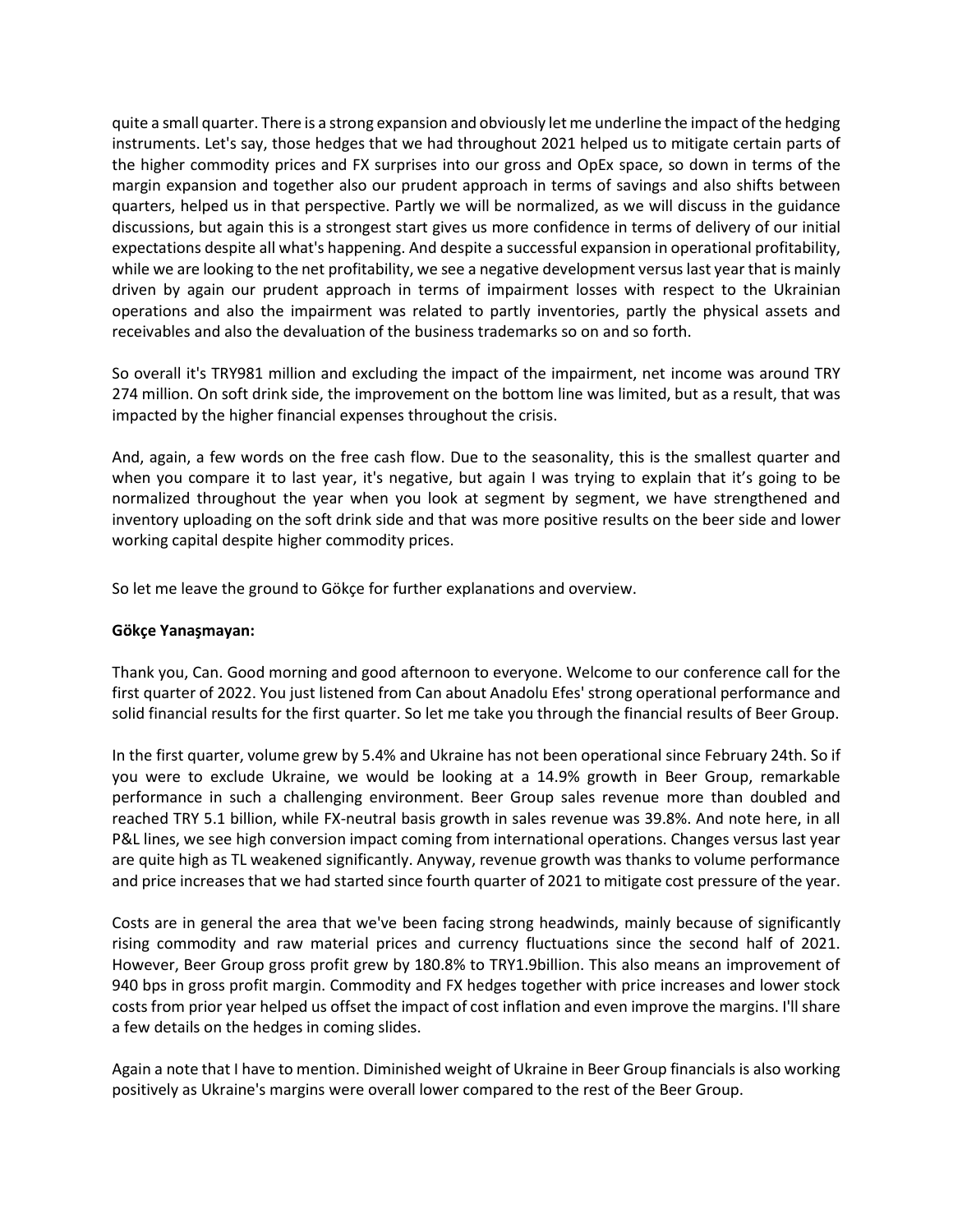Strong numbers in EBITDA, both in absolute terms and in margins. EBITDA was close to TRY 0.5 billion with a very nice swing from negative territory of last year to the positive. EBITDA margin improved by more than a 1,000 bps and it was 8.9%. And another note here that I have to tell, we are talking about EBITDA before non-recurring items for 2022. Basically they don't include impairment losses in our Ukraine operations or any other one-offs, but fully focused on our operational performance.

And also let me give a bit info, Can had mentioned about this, but overall we booked total impairment losses of TRY 980 million constituting of inventory receivables, property, plant, equipment and cash generating intangible recorded in consolidated financial assets. TRY 414 million of this was recorded above EBIT and TRY 566 million recorded below EBIT. Net income impact after tax and minority was TRY405 million to our financials. Basically, we have impaired based on very conservative assumptions, would there be a change or improvement in commercial landscape of Ukraine, we may reverse some of this amount, especially related to brands.

First quarter, as Can also said again, is normally a cash negative quarter due to seasonality of our business and 2022's first quarter is in that sense unfortunately not an exception. However, we have seen significant improvement versus last year in free cash flow too and ended up with TRY-106 million.

In the following slide, let me show you EBITDA and free cash flow bridges. All in all, first quarter reflects very strong operational results and a very good growth algorithm. Revenues growing more than the cost of goods sold and operating expenses. And the EBITDA bridge evidently shows this trend.

As I've just talked about, we see strong growth momentum in revenues, covering the negative impacts driven from cost pressures. Additionally, I can say that we keep our focus on OpEx management, thanks our zero based budgeting approach. Consequently, we were able to keep increase in OpEx lower than revenue increase in first quarter, which supported bottom line. Overall, very strong growth in EBITDA despite headwinds.

Free cash flow strongly supported by increase in profits and better working capital mainly driven by Russia operation. As part of our business continuity plans, we also see a positive contribution to our free cash flow from reduced CapEx spending. And in the other lines, we see interest and tax plus TRY106 million of CCI dividend of 2019 collected only in last year, which is a one-off item of free cash flow of last year. As a result, free cash generation, similar to EBITDA, is around TRY0.5 billion better compared to the previous year.

On the balance sheet side, in the following slide, we continue our prudent approach given the volatile environment. Our policy is to hold the majority of our cash in hard currencies and by the end of the first quarter more than 80% of our cash we hold, whilst hard currency denominated in Beer Group and 75% in Anadolu Efes.

Net debt to EBITDA was flattish versus 2021 full year year-end and was 1.6 times for Anadolu Efes and slightly declining for Beer Group from 2.5 times to 2.3 times.

Let me also remind and update some key figures on Beer Group hedges, which are quite crucial for this year's P&L. From commodities that we can hedge, we have so far hedged 67% of aluminum, 92% of PET, and 84% of barley exposure for 2022. Around one-third of Beer Group's total COGS and OpEx are FX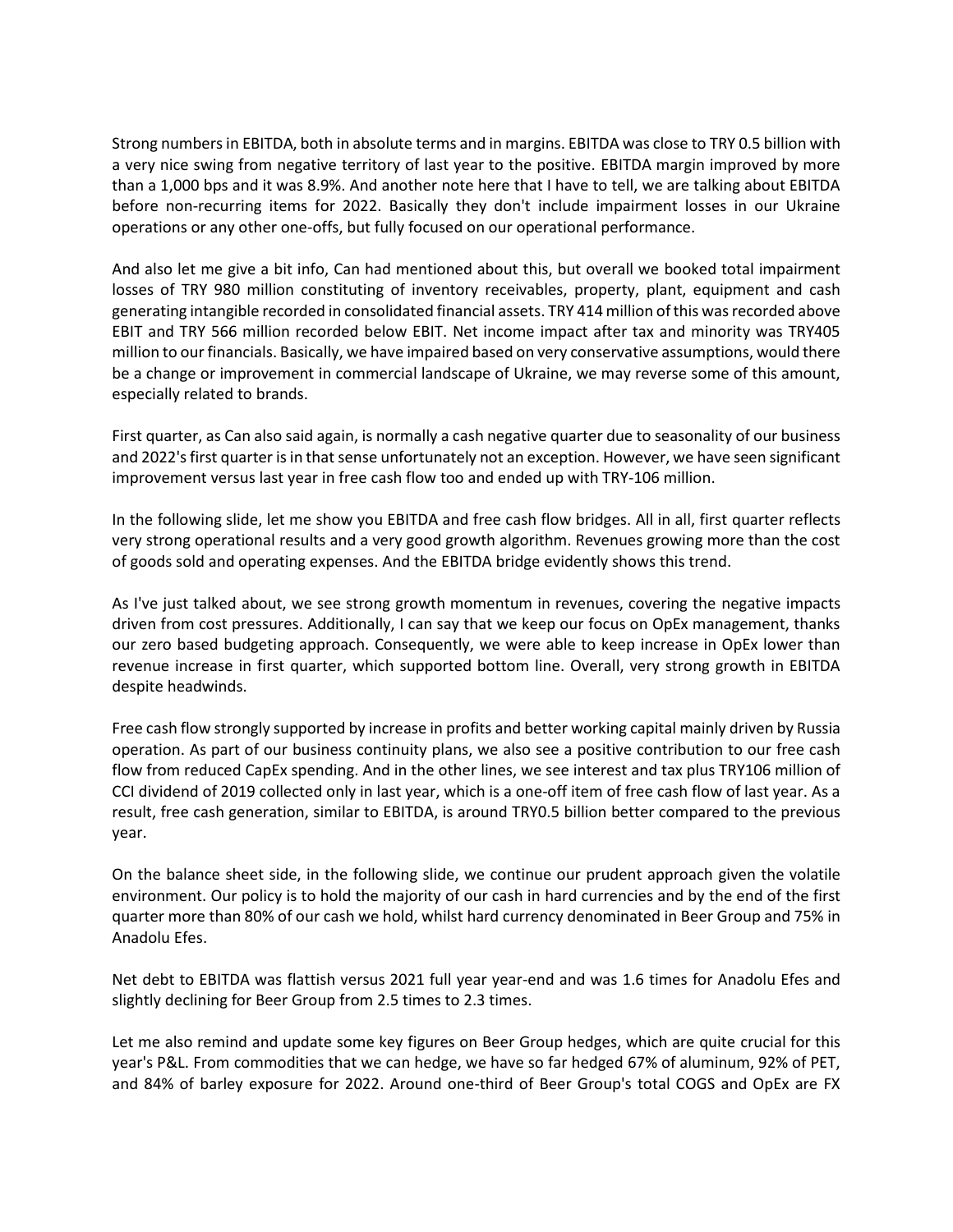dominated and 90% of this comes from Russia, Ukraine, and Turkey, and FX exposure in these countries are almost completely hedged. We can say 91% for Russia and Ukraine, and 98% for Turkey. Basically this concludes my presentation. I'm giving the word back to Can. Thank you.

## **Can Çaka:**

Gökçe, thank you very much. So to reemphasize, obviously we had a very tough start to the year with all happenings in the region and on top of these commodity and FX volatilities, global inflationary environment that we are currently facing. So we stopped whole our operations in Ukraine, so it's necessary to incorporate our growth guidance in that perspective. However, as noted as well strong results throughout the first quarter also give us certain confidence in the rest of the year as well.

Therefore, apart from the volume guidance, which has been impacted with Ukraine, we're keeping our guidance overall intact, so including the impact of Ukraine, we now expect our beer volumes to decline by mid-teens on a reported basis and while excluding the Ukraine high volume decline, expectations remain at mid-single digits, let's say, as guided before. And on a consolidated basis, we expect our volumes to grow by low single digits, which was mid-single digits previously at the beginning of the year.

Despite the loss volumes from the Ukrainian operations, our revenue and EBITDA margin guidance stays the same, due to the prices and all the proper implementations which we have are already incorporated, so we are in line with our plans and current expectations is to ensure that we will hit our targets and guidance on the revenue and EBITDA margin and EBIT profitable, I would say.

Thank you, all. Now we will be happy to answer your questions. I see a few questions already appear, so probably I will ask Aslı to read the questions so that everyone on the call can hear the questions, and then we will try to, either me or Gökçe will be responding to those questions.

## **Aslı Demirel:**

Sure, Can bey. Let me start with the first few questions which are related to the pricing in Russia. The first one comes, how much have you increased prices in Russia currently in 2022? Do you expect to have an increase in prices further due to further input cost inflation we have seen and when?

## **Can Çaka:**

Okay. Thank you. It's a very important question. Obviously, as we discussed, we started our pricing during the fourth quarter. So we have increased our prices through the fourth quarter in the range of 4% to 5%. And then at the beginning of the year, we have increased prices in the range of 9%, I would say. So overall, up till the end of the first quarter, I would say, we have taken 12% pricing already reflected in the firstquarter results.

And linking to the second question, do we expect to have further prices? Yes, obviously increasing commodity prices as higher than our initial assumptions well across the board. So in that perspective, we need to take further prices that we have taken another price at the beginning of the second quarter early April. So that is in the range of 20%, but obviously, there would be some, implementation period for that acceptance through the channels. So that could be coming throughout the year, not immediately in the second quarter. But again, the price increases that we have taken in the fourth quarter and first quarter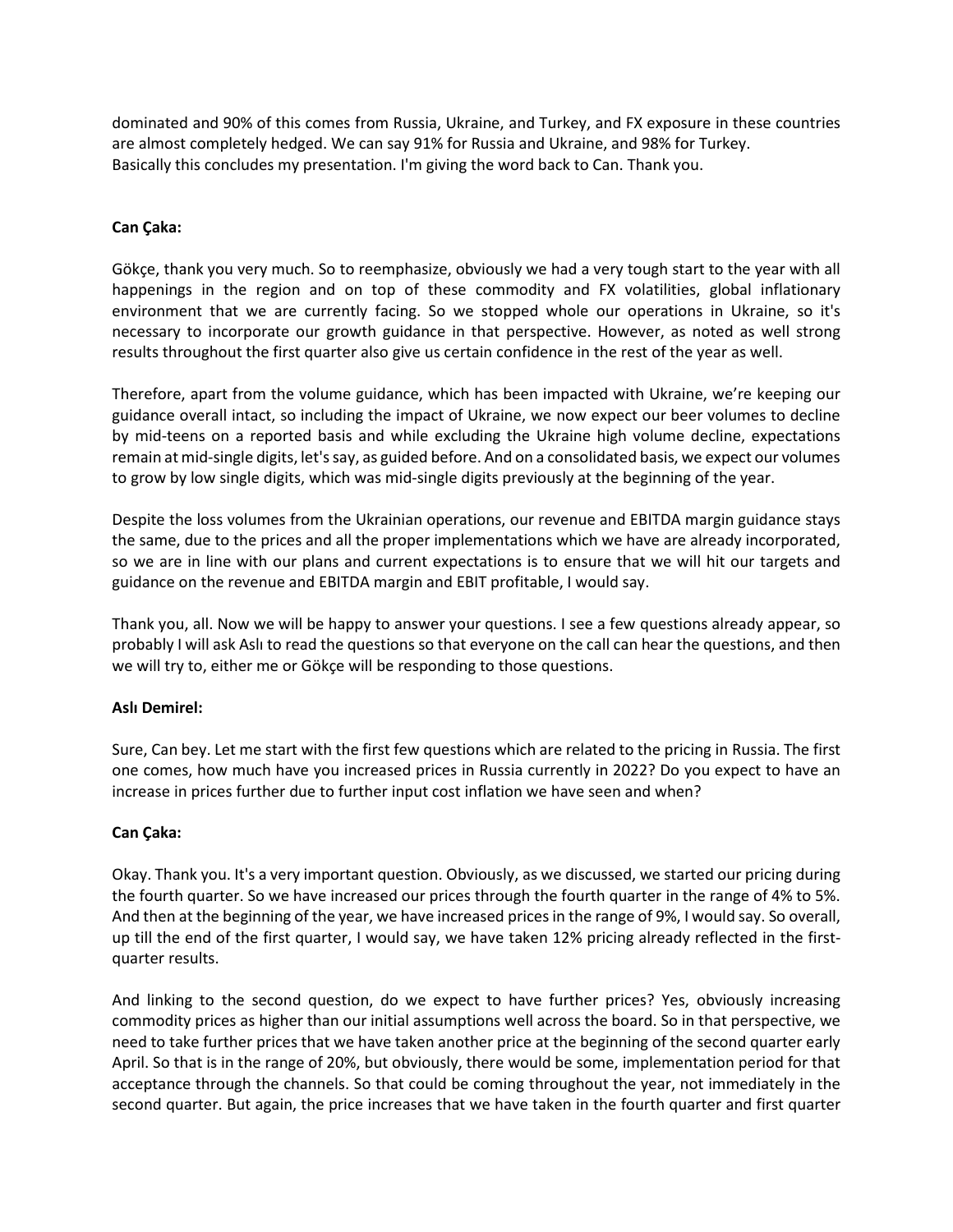actually are recovering the cost inflation in line with our expectations that we have taken another price increase.

#### **Aslı Demirel:**

Let me continue. Thank you, Can bey. Do you expect to be able to sell Budweiser beer in Russia if you acquire ABI's non-controlling parts of the JV, what other ABI brands do you expect to be able to sell these in Russia? Are you currently still producing and selling Budweiser beer in Russia? And the last one from this person, have you reopened your breweries in Ukraine?

## **Can Çaka:**

Let me start with the last one. The brewing operations are halted in Ukraine. So we haven't resumed our brewing operations in Ukraine. So that is since February 24th, the breweries are not operational. And as discussed, all our focus is on the health and safety of our team members in Ukraine. And let's say very recently we have seen some trading activities starting in our business. So we'll see how it would progress, but it is very early to make any judgment there.

With respect to the relationship through ABI, with respect to the acquisition of the non-controlling stake from AB InBev, obviously all I can say is that we have started the discussions at the request of our partner. And in that perspective, as we announced up until now, this is a part of all the brand portfolio, and discussions are a part of this transaction. So we will be concluding that, before the conclusion of this, let's say, discussions this, the restructuring between the two partners of the joint venture, I won't be able to make any statement with respect to any grant. But we have a clear request from ABI with respect to the Budweiser brand. It will be a part of the discussions with respect to details of the shares and we will be able to get much more clarity once it's concluded. So before that, all that I'm guessing would be speculative. But obviously, we continue to deliver with the rest of the portfolio. All right, Aslı.

## **Aslı Demirel:**

I'm going to proceed with very alike questions, so again from Russia, I mean how should we consider your beer margins evolving after leave off ABI? Could this lower beer margins versus previous business model due to lower share of premium brands? And another follow-up, how much volume may be lost in Russia due to exclusion of ABI brands? Questions from Hanzade from J.P. Morgan.

## **Can Çaka:**

Hanzade, thank you for the questions. With respect to the margins, fortunately, the JV had the lowest margin business in our portfolio. That's specific, there are certain peculiarities, there were specifics around the Russian beer market and Ukrainian market. And that was explaining various calls and various discussions with our investors, with yourselves as well. It's related to the pricing in the markets there. Obviously the current inflation in that market is kind of an opportunity to increase prices. So we have increased prices, competition increased prices. So we are seeing certain margin expansion in these markets, so that's reflected into the overall margin. From that perspective, it is the brand portfolio composition, which is recognizing the volume.

And so, let's say, also components, I would say, and again our responsibilities to assure and deliver the guidance that we have. So overall, I think at this moment without concluding anything, and concrete with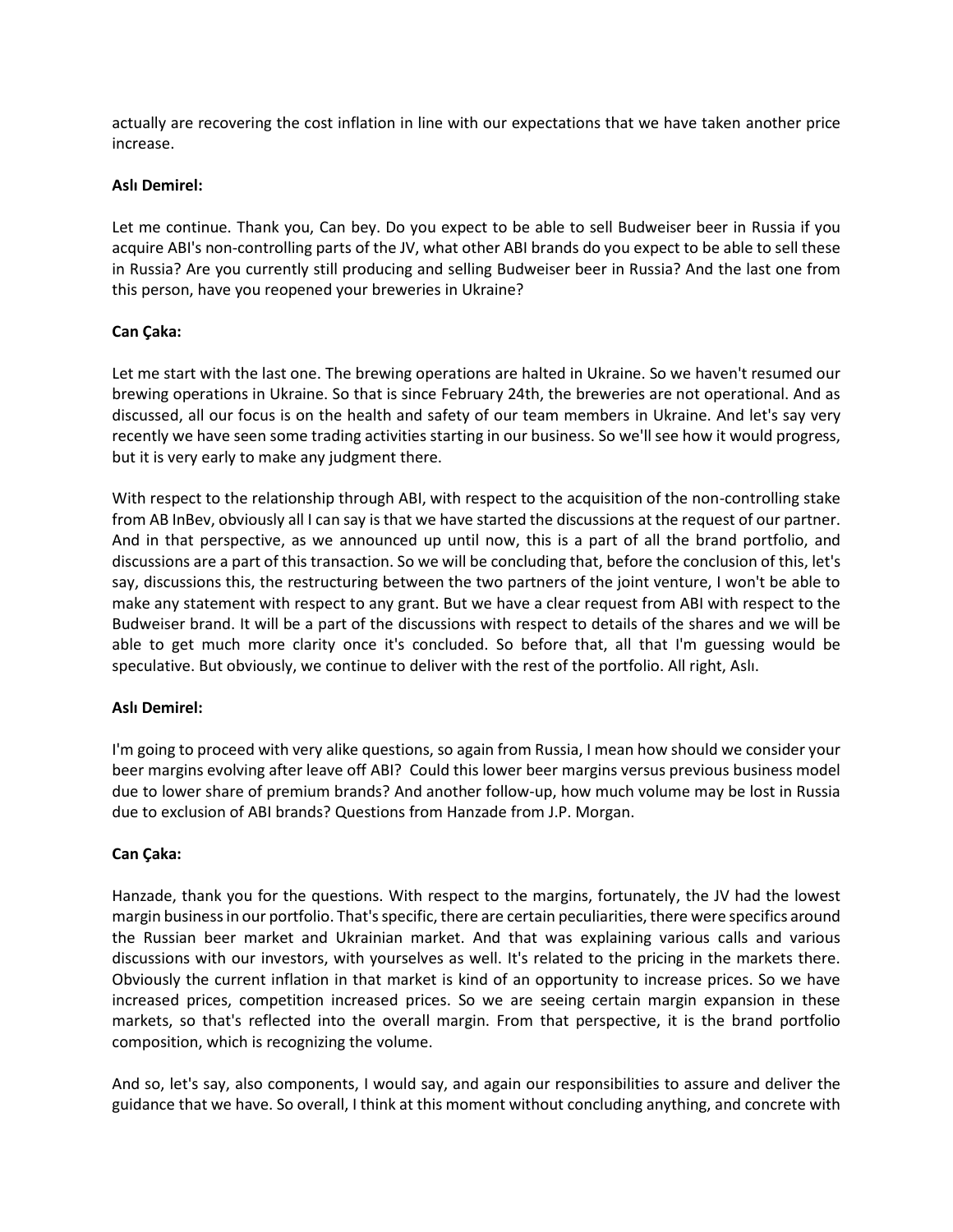respect to any transaction to date for me to make any statements would not be appropriate. But again our responsibility is to deliver the guidance set. We have given the guidance on the very volatile situations at the end of February. We have seen a little from moving parts, increasing commodities, so on and so forth, that's again today seeing the performance, and seeing the developments in terms of some of the moving parts of the business. Again, I would say, confidently give you a guidance in terms of where we'll be able to deliver roughly we have foreseen at the beginning of the year.

# **Aslı Demirel:**

Thank you, Can bey. A question, again an anonymous question, what's the revenue and EBITDA% coming from Russia for the Beer Group? Maybe I can give the numbers here. As of the end of 2021, Russia's share was around 60% in sales revenues and around 50% in terms of EBITDA. So I am following up with another question. Could you please provide information on the consumer demand in Turkey and Russia since April? Could you elaborate on the possible effect of elimination of Bud brand from the beer portfolio in Russia, which was already answered, on revenue per hectoliter and margins? When will the transaction to the new portfolio will be completed? (from Ece - Ünlü Co).

# **Can Çaka:**

Okay. Thanks, Ece. Again, I mean, we are in discussions, that's all what can I say. Again that's maybe to comment well when it is concluded. And as I mentioned, we will be focusing on delivering on our guidance going forward with the conclusion of everything.

With respect to the demand, I mean, let me don't make any commentary specially for April that's something that Turkey during Ramadan, so we lost consumption month, given that March was heavily impacted with the exceptionally cold weather conditions in Turkey. Similarly, and despite the low base actually of last year's February. Unfortunately, it is very, very early to make any concluding statements on the beer demand, despite all these price increases with Europe throughout the year.

What I am concerned with, what the on-trade opening we see versus our growth return, demand on the on-trade throughout the first quarter that was, let's say, better than our expectations despite the high price points. That's good. But again, for Turkey, we need to see May and June, and that's probably when we are discussing about the second quarter performance that would be able to give you more clarity about the impact of the new price points on the consumer demand.

But again, let me take it back to today while we are reiterating our volume guidance, our revenue guidance, and everything, we are trying to incorporate all the knowledge as of today, we don't see any reason to change our guidance with respect to Turkey as well with the developments. So you can take it in that manner.

## **Aslı Demirel:**

Thank you very much, Can Bey. Two more questions for you and then I am going to Gökçe Bey for a question related to free cash flow and balance sheet. In Russia, how much of the volumes growth come from Budweiser sales? And do you expect any negative effects from downtrading in 2022 or in 2023?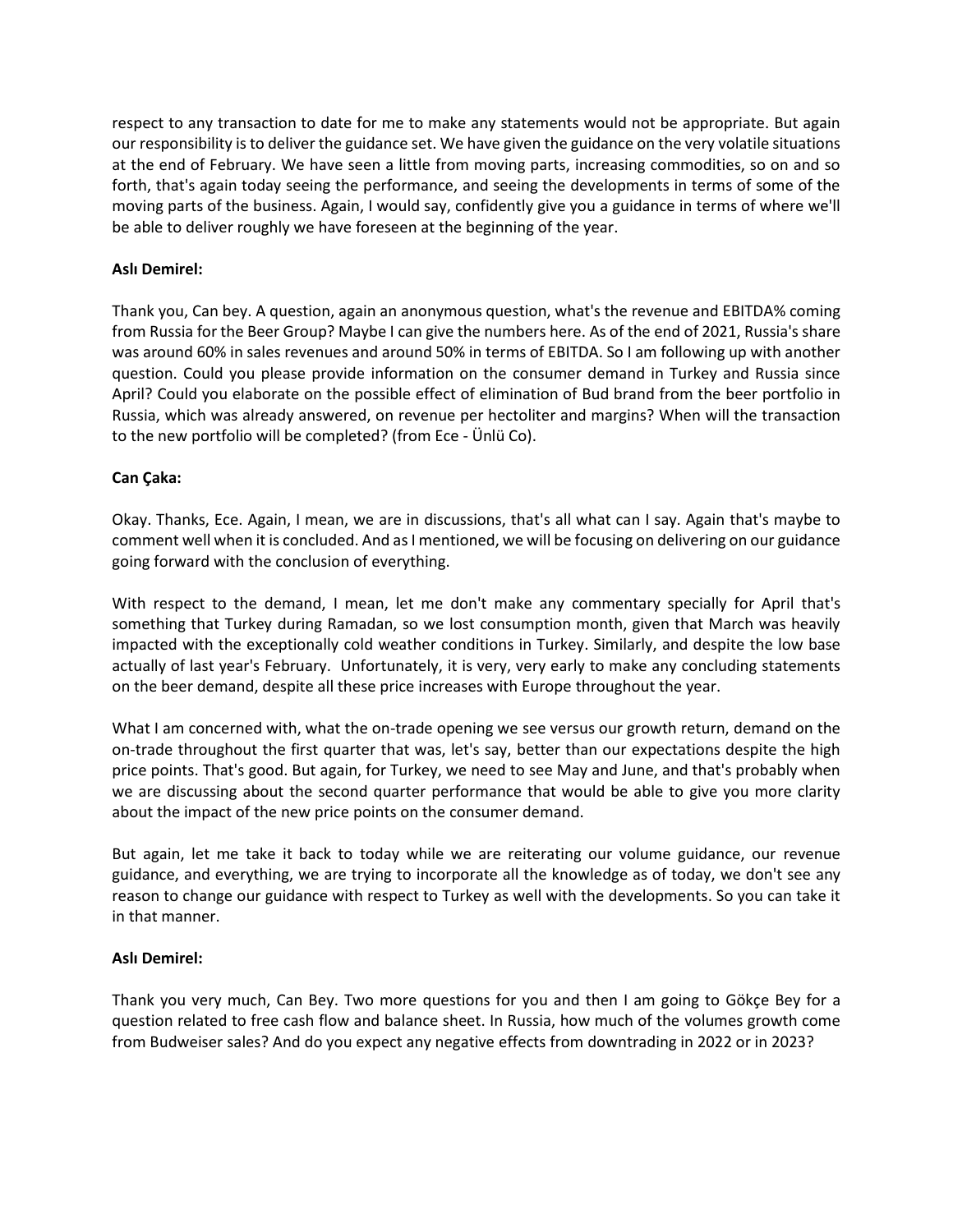#### **Can Çaka:**

Let me put this way. Again, I mentioned at the beginning of the presentation with respect to that trading, I think, under volatile periods when the consumer confidence is impacted, is decreasing, we see the consumers constantly choosing for the most relevant brand for that. So that's supporting for the mainstream core segments across the globe. So we see that, that is in that perspective, you may assume that overall when you look at probably the mainstream growth. And together with the impact on the consumer disposable income, the affordability probably we may see value segments growing. Again, I mean, in Russia specifically our business the relevance or the proportion of the economy segment was lower versus the overall market. In that perspective, it is much more the growth of the mainstream, the growth of the lower premium on our side. That could be caused as kind of the downtrading overall, but, again, it is also linked to the overall discount management and related to the channel management, and also the price increases. So, overall, I would say, with the portfolio, with the current understanding of the beer market, I would say, our expectation is to manage these trends and fall into our guidance. So in that perspective, that's something that we are managing proactively.

#### **Aslı Demirel:**

Thank you. Now a question comes from Jefferies, Dmitry. Thank you for the presentation, and three questions, please. Could you please outline and quantify key non-operating outflows by the end of the year? And like the repayments of 2022 bond, payment dividends and how we plan to finance these outflows? Two, could you provide a rough estimation of Beer Group EBITDA by countries in 1Q 2022? And three, EBI, HoldCo cash, and equivalents were around TRY500 million, what explains an increase in cash position at EBI level from the end of 2021? And maybe another one, how will you fund the EBI stake acquisition on the JV, equity or debts, will we require new money? These questions for Gökçe, I guess.

#### **Gökçe Yanaşmayan:**

Well, I can briefly talk about this key outflows throughout the rest of the year. One and the first one is the dividend payment that we are going to be doing. We have already declared, it's around TRY1.1 billion, which we are going to pay around 20th of May and, yes, we do also have a bond maturing in November 2022, that is also around \$180 million worth after our tender last year. This was the remaining part of our previous Eurobond and that also is going to be paid at the maturity. Actually, we have already refinanced all these Eurobonds, therefore the money is there. I think the question is, giving the answer, the money in EBI actually will be partially used to make all this payments of Eurobonds when the time comes.

#### **Aslı Demirel:**

Any comments regarding EBI stakes acquisition?

#### **Gökçe Yanaşmayan:**

Well, again, as Can bey several times mentioned, I mean this is an ongoing discussion and terms will be known or will be at least announced as soon as we know them, but currently it's too early to say, I think.